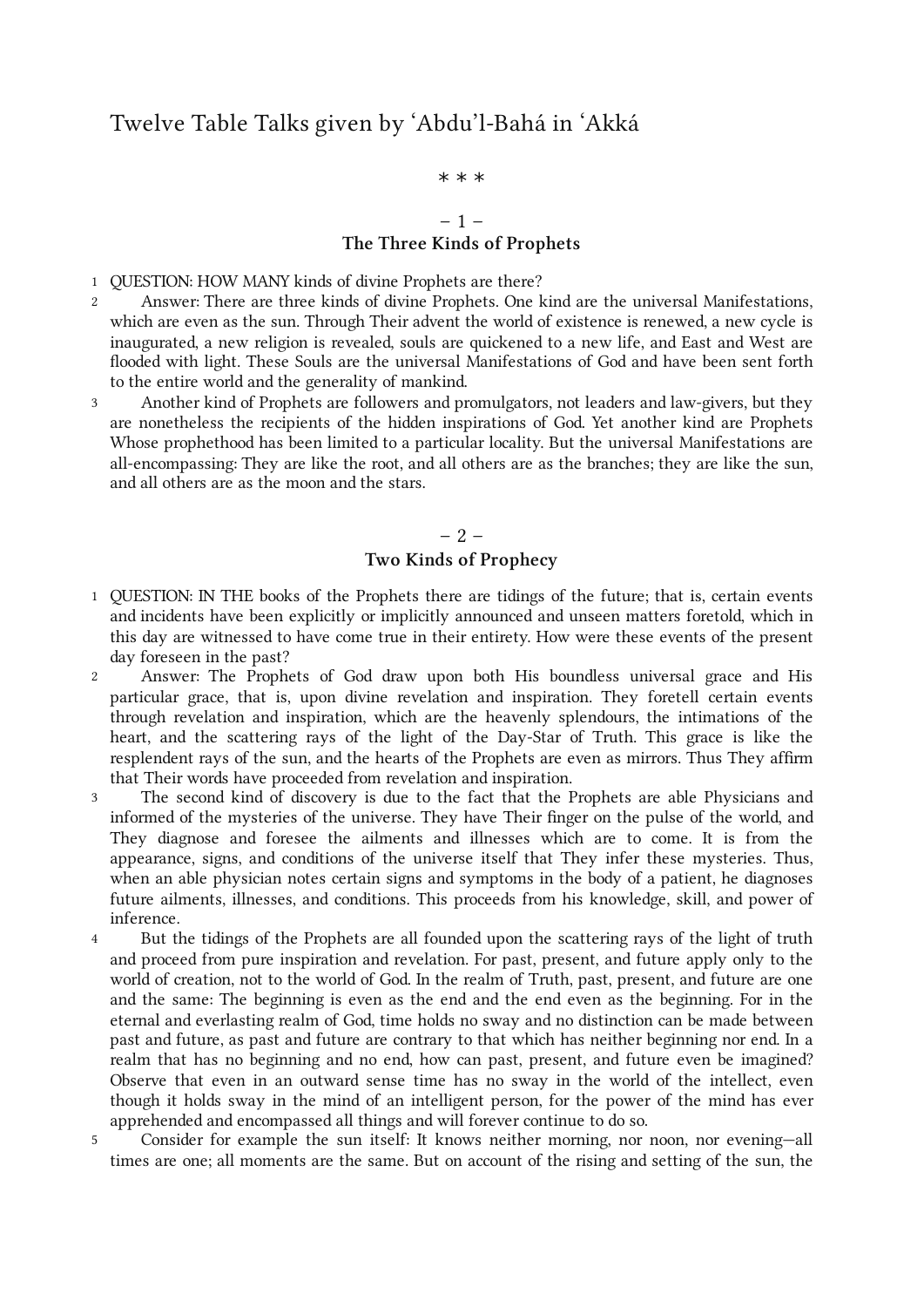inhabitants of the earth see mornings and evenings and reckon the days and nights. Thus all these times are one in the sun and all these days are identical and indistinguishable.

Likewise, in the realm of truth, past, present, and future are the same, and future events are even as past and present occurrences. From the perspective of that realm, all events and incidents take place in the present and are witnessed by the Prophets and the chosen ones. And so it is that the Prophets herald events that will transpire two or three thousand years hence, for they abide in the realm of truth, wherein the mysteries of the universe are revealed and laid bare. Infer from this statement the truth of the spiritual discoveries of the Holy Ones and reflect and ponder thereon—the matter is indeed clear and manifest. 6

## – 3 –

## <span id="page-1-0"></span>The Meaning of Speaking in Tongues $^1$  $^1$

- QUESTION: WHAT IS meant by the Apostles' speaking in tongues? 1
- Answer: The meaning is that the Apostles taught in a spiritual tongue, a tongue that embraces all tongues. For the Word of the Kingdom comprises spiritual meanings and divine mysteries, and whoso attains to this Word will find the realities and mysteries of creation to be clear and evident. The divine inner meanings are the all-encompassing reality of all tongues. 2
- Therefore, the Holy Spirit endowed the Apostles with the tongue of the Kingdom, and they spoke with all peoples as if in their own tongue; that is, whenever they conversed with a person of any faith or nation, it was as though they were speaking his own tongue. Were it otherwise, there are at present more than a thousand known languages and it would be fair to expect that the Apostles would have written at least one Gospel in the language of one of the other nations. It is, however, well established that the Gospel was written only in Hebrew and in Greek. No Gospel was even written in Latin, though that was at the time the official language of the land. Yet, as the Apostles were not proficient in Latin, no Gospel was written in that language. 3

# <span id="page-1-1"></span> $-4-$ The Invocation "He Is God" [2](#page-12-1)

- QUESTION: WHY IS the expression "He is God" used at the beginning of the Tablets and Epistles? 1 Answer: This is a common practice in the East among the Muslims, and their intent is that one must begin all things with the mention of God. But what is intended in the divine Tablets is that the reality of the divine Essence is sanctified above all understanding, exalted beyond all imagination. For whatsoever man may imagine is encompassed by him, and that which encompasses is without a doubt greater than that which is encompassed. It is therefore clear that what is imagined is the creation, not the Creator. For the reality of Divinity is sanctified above all human fancy. In this day all people are worshippers of idle fancies, for they conceive a god in the realm of imagination and worship him. Thus if you were to ask someone who is engaged in prayer: "Whom are you worshipping?" he would say: "God." "What God?" "God as I imagine Him." Whereas that which is in his imagination is not God. All people are therefore worshippers of their own thoughts and fancies. 2
- Thus for man there is no path to tread and no place to turn save unto the holy Manifestations. For, as already mentioned, the reality of Divinity is transcendent, sanctified, and beyond all imagination. All that can be imagined are the holy and divine Manifestations. There is nowhere else for man to direct his gaze, and should he pass beyond this he will fall prey to delusion. Thus what is meant by the words "He is God" is that that manifest Being is the promised Beauty and the Day-Star of Truth, the Exponent of the secrets of Lordship and Divinity, the Repository of the mysteries of the All-Merciful, and the Source of the signs of His Singleness; and that I have begun my discourse with His blessed Name. 3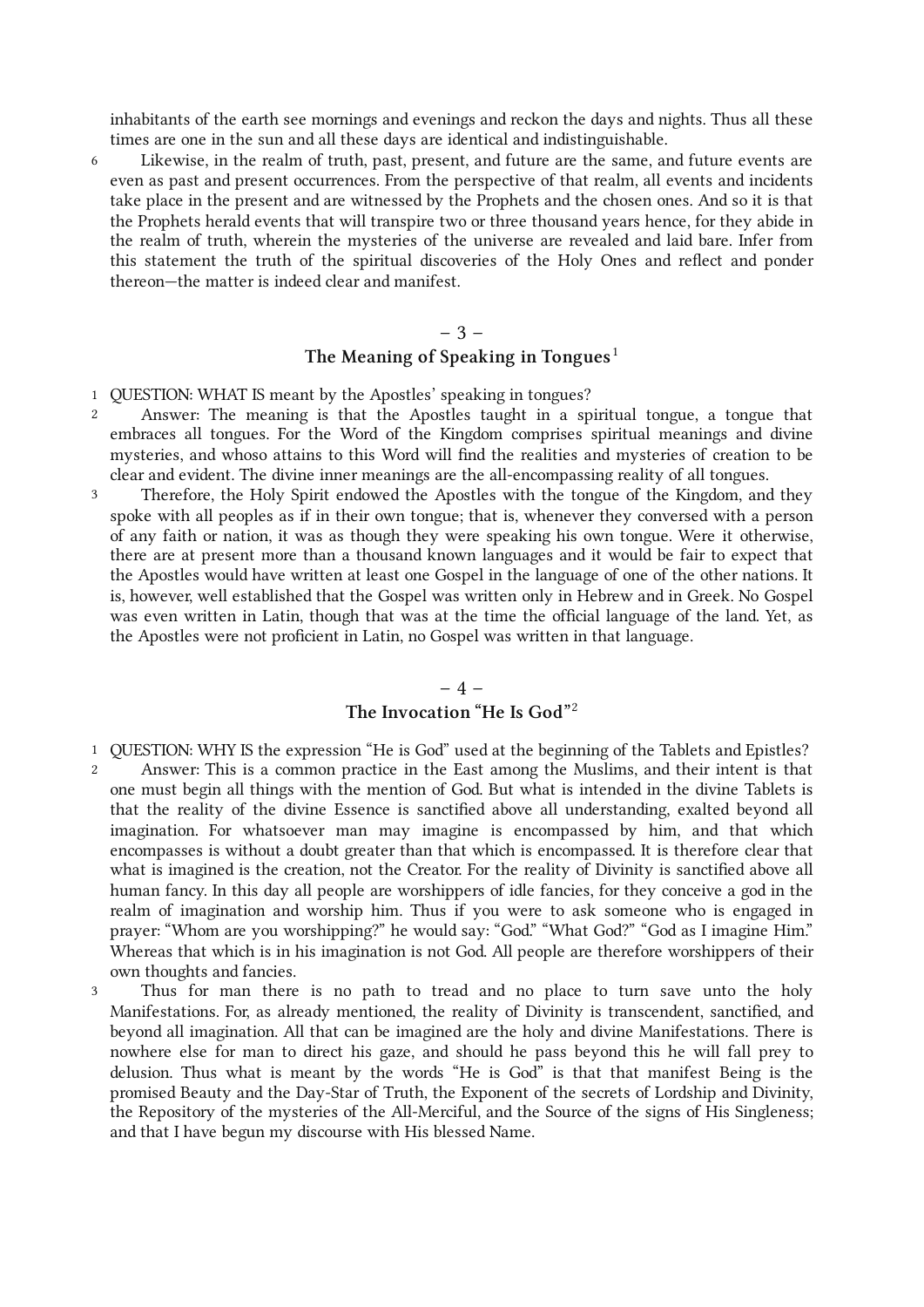<span id="page-2-0"></span>QUESTION: WHAT IS the divine wisdom of fasting? 1

- <span id="page-2-1"></span>Answer: There is many a divine wisdom in fasting. Among them is this: that, in the days when He Who is the Dayspring of the Sun of Truth engages, through divine inspiration, in revealing the verses of God, in establishing His religion, and in setting forth His teachings, He is so enraptured and enkindled as to find no time for food or drink. For example, when Moses went up to Mount Sinai to establish the religion of God, He fasted for forty days; and fasting was therefore enjoined upon the Israelites to awaken and admonish them. Likewise Christ, at the beginning of the foundation of His divine religion, the establishment of His teachings, and the formulation of His admonitions, disregarded for forty days all physical necessities and refrained from food and drink. The Apostles and early Christian believers also fasted, but this fast was changed by the Church Councils to abstinence from certain foods. Similarly, the Qur'án was revealed during the month of Ramaḍán<sup>[4](#page-12-3)</sup> and therefore the fast was enjoined during that period. In the same way, in the beginning of His manifestation, the Báb would be so overcome with emotion at the revelation of the divine verses that for days He would confine himself to drinking tea. Likewise, in the days when He was instituting the divine teachings, and when the divine verses would be sent down continuously, Bahá'u'lláh would be so overwhelmed with the intensity of their influence and the emotions surging within His heart that He would take but little food. 2
- <span id="page-2-2"></span>Our meaning is that it has been enjoined upon the generality of the people to fast likewise for a few days, that they might follow the example of the divine Manifestations and call to mind Their state and condition. As history records, the Christians would in the early days observe a complete fast. For every sincere soul who has a beloved aspires to whatever condition his beloved is experiencing: If the beloved were sad he would wish for sorrow, and if joyous he would aspire to joy; if the beloved were at ease he would seek comfort, and if troubled he would desire the same. Now, since in those days the Báb and Bahá'u'lláh would abstain from food and drink, or would partake of only the least amount, it became incumbent upon Their loved ones to follow Their example. Even as it is said in the Tablet of Visitation: "... who, for love of Thee, have observed all whereunto they were bidden".<sup>[5](#page-12-4)</sup> This is but one of the wisdoms of fasting. 3
- The second wisdom is that fasting is conducive to spiritual awareness. One's heart grows more tender, one's spirituality is increased, and as a result one's thoughts become purely focused on the remembrance of God. Such awareness and awakening leads inexorably to spiritual progress. 4
- The third wisdom is this. There are two kinds of fast: material and spiritual. The material fast consists in abstaining from food and drink, that is, refraining from satisfying the physical appetites. But the true and spiritual fast is for man to forsake covetous desires, heedlessness, and evil and animalistic attributes. The material fast is therefore a symbol of that spiritual fast. It is like saying: "O Divine Providence! As I am abstaining from bodily desires and from all occupation with food and drink, even so purify and sanctify my heart from the love of anyone save Thyself, and shield and protect my soul from corrupt inclinations and satanic qualities, that my spirit may commune with the breaths of holiness and fast from the mention of all else besides Thee." 5

#### – 6 –

## <span id="page-2-3"></span>The Rejection of the Manifestations of God in Every Age $^6$  $^6$

When Abraham was sent forth, however much He expounded the truth, established the religion of 1God, disseminated new teachings, and explained the divine mysteries, the Assyrians and the Chaldeans would say, "This is but an idle fancy and an empty tale, a mere figment of the imagination. It will never come to pass." Even more, they called it sheer ignorance and counted themselves among the exponents of reason and understanding. But before long it became clear that what Abraham had proclaimed was indeed the truth, and that it was their own thoughts that were the idle fancies. For after a short time the teachings of Abraham were realized in the world: The Holy Land was given to His descendants; the foundations of the religion of God were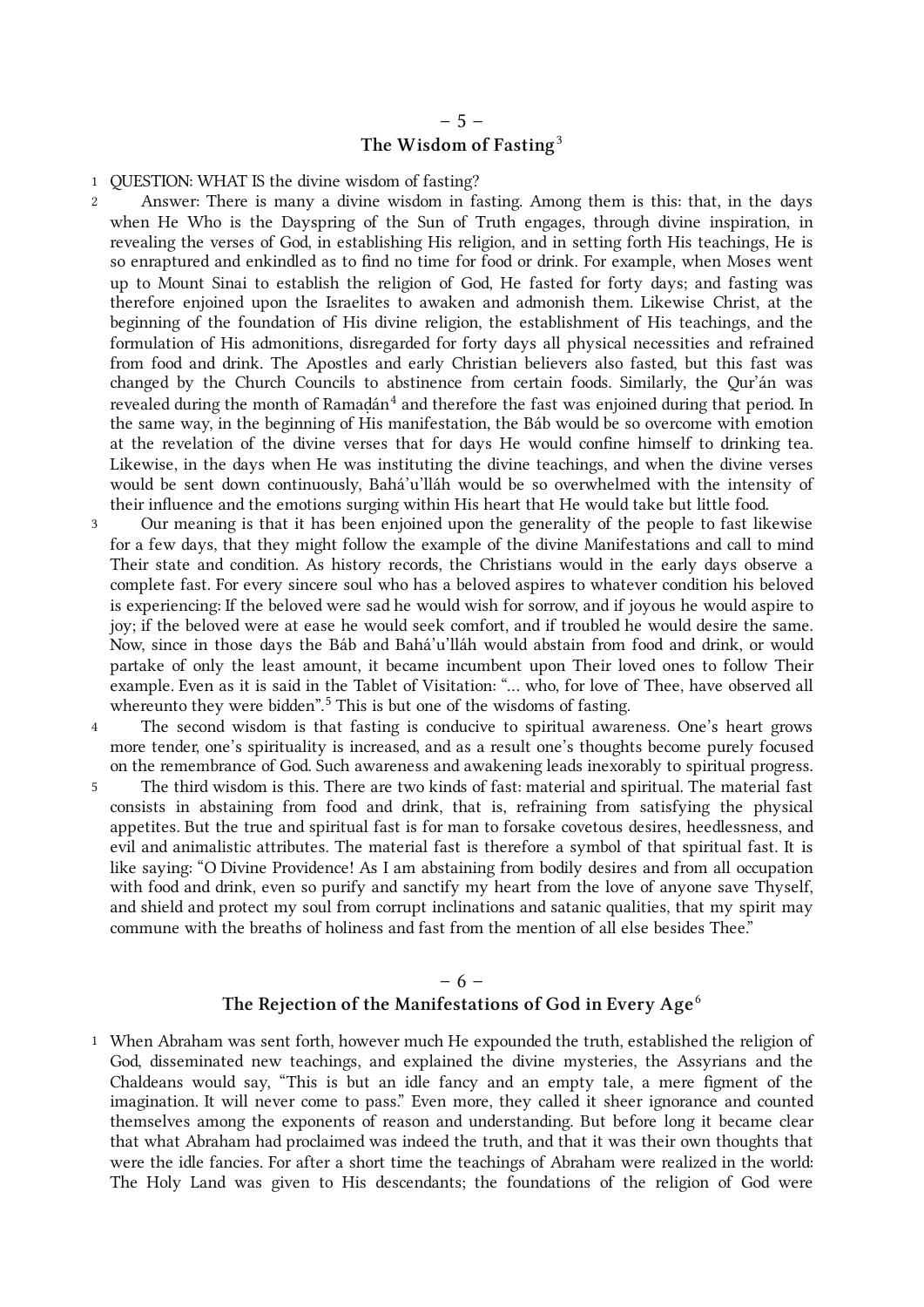established; Isaac and Jacob came into the world; Joseph became ruler in Egypt; Ishmael was blessed and illumined Mount Paran; Moses the Interlocutor appeared, beheld in the desert of Sinai the blazing fire of God in the Burning Bush, rescued the Israelites from their oppression and captivity at the hands of the Egyptians, led them to the Holy Land, and, through His teachings and His religion, which were consonant with the needs of the age, founded a mighty nation. Thus did the deniers fully experience their error, yet they were not chastened or admonished.

- On the contrary, when Moses appeared they erred anew, for Pharaoh's people regarded the teachings and the law of Moses as mere fancy and accorded them no importance, considering their own ideas to represent the truth. But after a short time it became clear and evident that what Moses had proclaimed was indeed the truth and had come to pass, that the religion of God had been put into full effect and had secured the honour and advancement of all Israel, and that it was the thoughts and imaginations of the Egyptians that were the idle fancies. This was the second experience and yet the people were still not admonished and awakened, but rather persisted in their ignorance until Jesus appeared with a beauteous countenance and an eloquent tongue, and spread abroad the sweet savours of the rose-garden of divine mysteries and imparted the grace of the Holy Spirit. 2
- The people, notwithstanding their two previous experiences wherein their error had been established, claimed again that the teachings of the glorious Gospel were idle fancies—that they were mere thoughts and imaginations, that they were devoid of all reality, and that they lacked in philosophical substance. "These are but vain and idle thoughts," they would say, "whereas we possess true knowledge and lofty ideas, we have wisdom and discernment, and we know the ways of sound governance." But before long their error was exposed, for what Jesus had said was sound and true: It was heavenly thoughts and divine teachings, whereas the prevailing thoughts of the tribes and nations of the earth were the vain and idle fancies. This was the third error and yet another experience which was later also repeated upon the appearance of Muḥammad and the Báb. 3
- Now Bahá'u'lláh has appeared, the divine teachings and admonitions have been unveiled, the call of the oneness of humanity has been sounded, the banner of the kingdom of peace is flying, and the tabernacle of love and harmony amongst all mankind has been raised in the very heart of the world and is summoning all people. And yet again some ignorant souls imagine that these divine teachings are without foundation and regard their own imaginations as lofty thoughts. But before long it will become manifest that what He has proclaimed is sound, proven, and compelling, and that all other thoughts are vain and idle. 4

#### – 7 –

## <span id="page-3-0"></span>The Meaning of "Mysteries" [7](#page-12-6)

- QUESTION: WHAT IS meant by "mysteries" in the blessed Tablets? 1
- Answer: By "mysteries" is meant such matters and questions as are remote and hidden from the minds and understandings of the people, but which can later be grasped by fair-minded souls if a perfect Individual unravels and explains them. Thus, the reality of the advent of Christ was one of God's mysteries in the Mosaic Dispensation, which was later disclosed and witnessed through the manifestation of Christ.  $\mathfrak{2}$

#### – 8 –

#### The Transformation of Matter across the Kingdoms of Existence

Throughout this endless universe, the greatest means for the progress and renewal of existence is 1that all things are eaters and eaten. This is a condition that applies to all the particles of the universe, and it is through this means that created things are renewed, transformed into one another, and endowed with a new reality unlike the previous one. And this indeed is the means of renewal.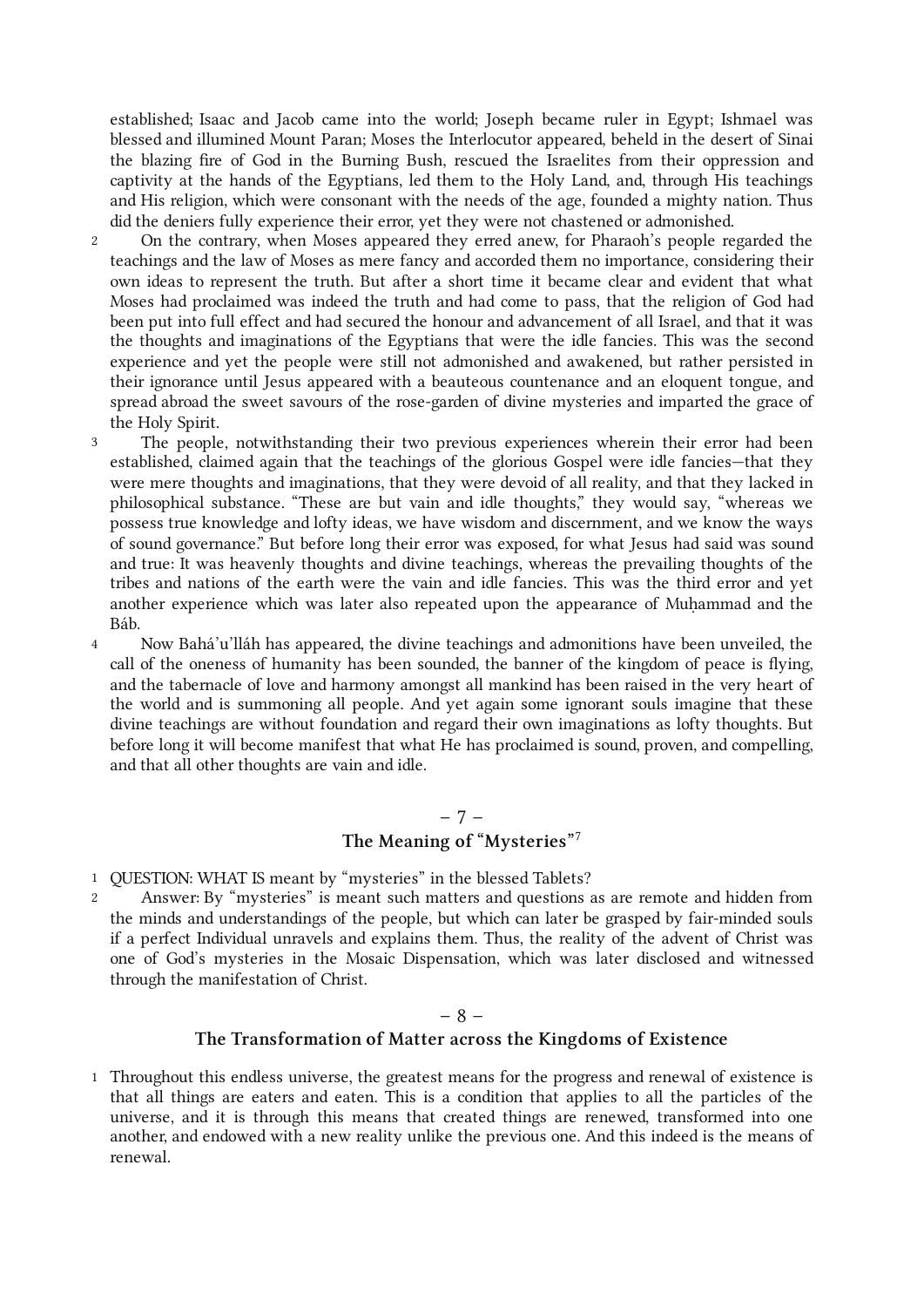For instance, in the mineral kingdom the soil absorbs the air and the water and decomposes the creatures within it, and thus enables the existence of plants. The more microscopic animals exist in the soil, the better the plants will grow. And when the plant has grown, it is consumed by the animal, is incorporated in its body, and is endowed with a new existence. Thus it progresses further and assumes a higher reality than that which it initially possessed. This indeed is the means of progress and renewal from the mineral to the vegetable, from the vegetable to the animal, and from the animal to the human world. For as plants grow they are eaten by the animal and replace those elements which have been depleted in the latter's body. In this manner the plants enter the animal kingdom. The microscopic organisms in the air, water, and food enter in turn the body of man and replace that which has been assimilated therein.

Thus there is progress in these passages and renewals: The mineral passed from the mineral to the vegetable, then to the animal, and finally to the human realm. And were it not for the cycle of the eater and the eaten, no renewal would take place. Such a renewal, however, is one of the inherent requirements of existence, and all contingent things are bound to pass from one condition to another.

The pain and sting of death consists in the dissolution of what was composed and its passage from one condition to another. When one is accustomed to composition, then decomposition is a painful torment; when one is used to a certain degree and station, it is difficult to take leave of it. It is therefore clear that death is merely the passage from one condition to another. Thus if a predatory animal devours another animal, the latter has in reality not been abased but has been decomposed and recomposed, found a renewed existence, and passed from one body to another. This motion and renewal of beings gives rise to the orderly arrangement and interconnectedness of all things, and were it not for these passages across the vegetable, animal, and human realms, the chain of being would be broken and the innate order of nature would be disrupted.

#### – 9 –

#### Ṭáhirih and the Conference of Badasht

- QUESTION: CAN YOU provide an account of Ṭáhirih's deliverance from Qazvín, her arrival in 1 Ṭihrán, her departure for Badasht, and the events that transpired there?
- <span id="page-4-0"></span>Answer: In brief, what happened is the following. Those were the early days of the Cause and no one was informed of the divine teachings. All followed the law of the Qur'án and regarded warfare, retribution, and retaliation as permissible. In Qazvín, Ḥájí Mullá Taqí [8](#page-12-7) launched an attack from the pulpit and condemned those two resplendent stars, Shaykh Ahmad-i-Aḥsá'í and Siyyid Kázim-i-Rashtí. He cursed and reviled them vehemently, saying: "This affair of the Báb, which is unmitigated error, is a hellish fire that has blazed forth from the grave of Shaykh Ahmad and Siyyid Káẓim." In sum, he uttered the most brazen words and repeatedly hurled insults and invective at them. 2
- <span id="page-4-1"></span>A believer from **Shíráz<sup>[9](#page-12-8)</sup> was present at his sermon and heard it with his own ears.** As he was unaware of the divine teachings that were yet to be promulgated and the principles upon which the religion of God was to be established, he concluded that it behoved him to act according to the law of the Qur'án, and thus he set out to settle the score. He went before dawn to the mosque of the said Ḥájí Mullá Taqí and concealed himself in an alcove. When at dawn Ḥájí Mullá Taqí came to the mosque, that individual stabbed him in the back and in the mouth with a spear-tipped cane. Ḥájí Mullá Taqí fell to the ground and his assailant fled. When the people arrived, they saw the cleric lying dead. 3
- A great tumult erupted and throughout the city a hue and cry was raised. The dignitaries of the town decided in concert that the assassins were Shaykh Rasúl-i-'Arab and two other individuals, whom they viewed as being among the associates of Ṭáhirih. They immediately arrested these three individuals, and Ṭáhirih herself was subjected to severe restrictions. When that man from Shíráz saw that others had been apprehended in his place, he felt it unfit to remain silent and came of his own accord to the seat of the government to declare that **Shaykh** Rasúl and his friends were entirely innocent of the wrongful accusations levelled against them, and that he 4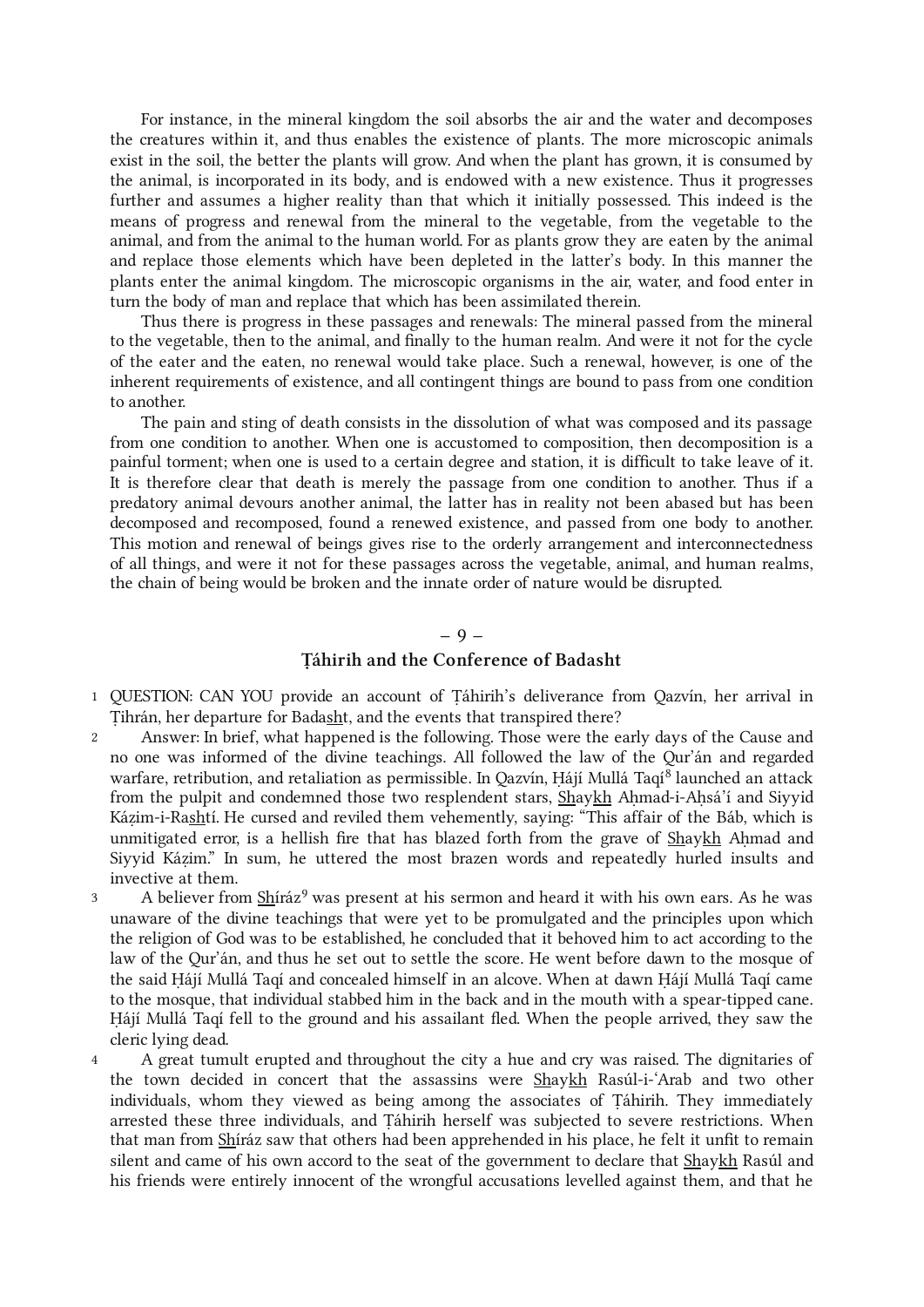himself was the murderer. He described in full detail what had transpired, and confessed, saying: "These people are innocent: Set them free, for I am the guilty one and it is I who must be punished." They arrested him but kept the others captive.

- Briefly, they brought these four people from Qazvín to Ṭihrán. No matter how much that man from Shíráz protested that it was he who was guilty and that the others were entirely innocent explaining that he had committed the crime because the victim had openly cursed and reviled his master from the pulpit and that, outraged and unable to contain himself, he had therefore stabbed him in the mouth with a spearhead—no one listened. To the contrary, Ḥájí Mullá Taqí's son clamoured before the ministers of the government for the death of all four. Ṣadru'l-'Ulamá, who was the head of the clergy, sought an audience with the Sháh and said: "Hájí Mullá Taqí was an illustrious man, highly renowned in the eyes of all and deeply revered by the people of Qazvín. In avenging the murder of such a man, a single individual is of no consequence. All four men must be turned over to the heirs of Mullá Taqí and delivered to Qazvín, that they may be executed in that city and that its inhabitants may thus be placated." Out of regard for Ṣadru'l-'Ulamá and the people of Qazvín, the Sháh gave word that all four could be executed. 5
- The man from Shíráz, seeing that the others had not been released in spite of his own arrest, escaped on a snowy night and went to the house of Ridá Khán. Together they made a pact and departed for **Shaykh** Tabarsí, where they both met with martyrdom. As to **Shaykh** Rasúl and his friends, they were taken to Qazvín, where the populace fell upon them and killed them in the most horrendous manner. 6
- As a result, Ṭáhirih met with the greatest hardship. No one would associate with her, and all her relatives—even her husband and two sons—showed the greatest enmity and would oppress and revile her. Bahá'u'lláh dispatched Áqá Hádíy-i-Qazvíní from Ṭihrán and, by an elaborate stratagem, arranged for Ṭáhirih to be rescued from Qazvín and brought directly to the private quarters of His house. At first no one knew of this, but when some within the inner circle of the believers were informed, they came to see her. I was a child, sitting on her lap and being held in her arms. The curtain was drawn, and those believers were seated in an adjoining room while she was speaking. The purport of her discourse, which was supported by a range of arguments, as well as by the Qur'án and the traditions of the Prophet, was that in every age an illustrious and distinguished Individual must be the focal Centre of the circle of guidance, the Pole Star of the firmament of the most excellent Law of God, and a perspicuous Leader; that all may defer to Him; and that in this day that illustrious and distinguished Individual is the Báb, Who has manifested Himself. Although her speech was eloquent, yet when she perceived that Bahá'u'lláh was to raise another call and shine forth with another radiance, she became even more enkindled and reached a state that can hardly be described. She forsook all patience and composure and well-nigh rent asunder the veil of concealment. Night and day she would at turns speak forth and cry out, laugh aloud, and weep bitterly. 7
- Later Bahá'u'lláh sent her with a number of believers towards Badasht. Their first stop was a beautiful and verdant garden. Ṭáhirih and the friends arrived there and were later joined by Bahá'u'lláh, Who rested the night there. In the morning He sent Ṭáhirih and the friends with ample provisions to Badasht. After a few days, Bahá'u'lláh Himself went there. When He reached Badasht, Quddús had returned from Khurásán and he, too, came to Badasht, but he remained concealed. 8
- In Badasht there was a field with a stream running through it and gardens to either side. Quddús remained concealed in one of the gardens, and Ṭáhirih resided in the other. A tent had been pitched for Bahá'u'lláh on that field, and the other believers were also housed in tents erected on the same field. In the evenings Bahá'u'lláh, Quddús, and Ṭáhirih would meet. Bahá'u'lláh made a solemn agreement with them that the truth of the Cause would be proclaimed at Badasht, but no specific day was designated.  $\alpha$
- Then, by chance, Bahá'u'lláh fell ill. As soon as he was informed, Quddús emerged from his concealment and entered Bahá'u'lláh's tent. Ṭáhirih sent a message saying: "Either bring Bahá'u'lláh to the garden where I reside or I will come myself." Quddús said: "Bahá'u'lláh is unwell and cannot come", which was a signal. Ṭáhirih, seizing upon the opportunity, arose and, 10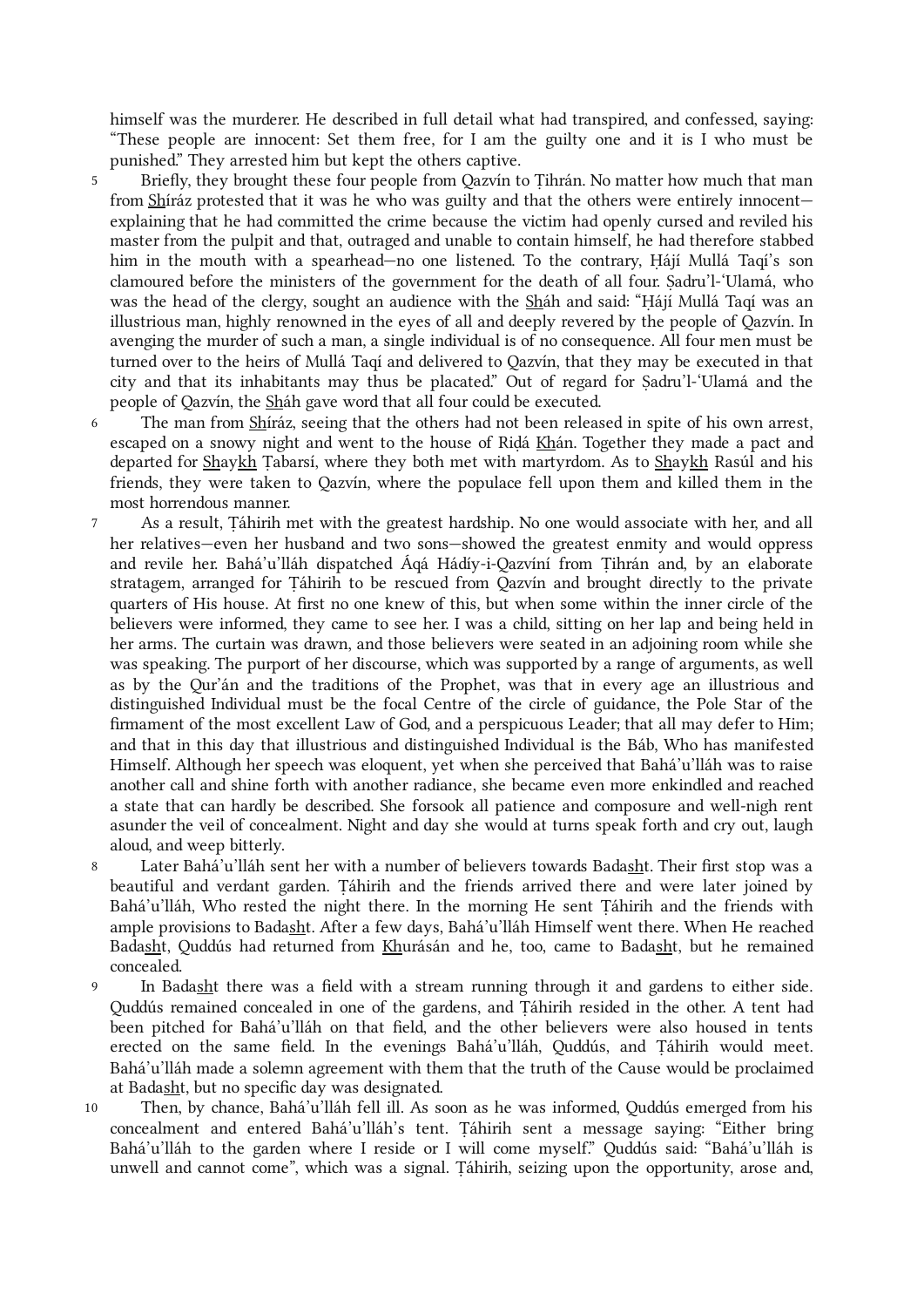unveiled, came forth from the garden. She proceeded towards the tent of Bahá'u'lláh crying out and proclaiming: "I am the Trumpet-blast; I am the Bugle-call!"—which are two of the signs of the Day of Resurrection mentioned in the Qur'án. Calling out in this fashion, she entered the tent of Bahá'u'lláh. No sooner had she entered than Bahá'u'lláh instructed the believers to recite the Súrih of the Event from the Qur'án, a Súrih that describes the upheaval of the Day of Resurrection.

In such wise was the Day of Resurrection proclaimed. The believers were seized with such fear and terror that some fled, others remained bewildered and dumbfounded, and still others wept and lamented. Some were so dismayed that they fell ill, and Ḥájí Mullá Ismá'íl was so overcome with fear and terror that he cut his own throat. But after a few days, peace and composure were regained and the confusion and anxiety were dispelled. Most of those who had fled became steadfast again, and the episode of Badasht drew to a close. 11

#### $-10-$

## Shaykh Ahmad and Siyyid Kázim

- 1 QUESTION: WHAT IS the story of <u>Sh</u>ay<u>kh</u> Aḥmad-i-Aḥsá'í and Siyyid Káẓim-i-Ra<u>sh</u>tí, the journey of their disciples to Shíráz, and their declaration of allegiance to the Báb, and how did these events unfold?
- Answer: Know that in the latter days the Shi'ihs of Persia had forgotten the truth of the religion of God and had become entirely devoid and deprived of the morals of the spiritually minded. They were cleaving to empty husks and remained entirely heedless of the pith and substance. They had nothing to show but outward observances, such as prayer, fasting, pilgrimage, almsgiving, and the commemoration of the blessed Imáms. The people of true knowledge would therefore call them "Qishrí" (superficial), for amongst them the inner truths and meanings were absent, spiritual perceptions were non-existent, and heavenly morals had become but an idle matter. 2
- When the night of separation approached the dawn—that is, when the concealment of the True One ran its course and the dawn of the morn of God drew nigh-Shaykh Ahmad-i-Ahsá'í appeared. He guided the people to inner truths and meanings and expounded the secrets and mysteries of the Qur'án. The Shí'ihs then became divided into two camps: Some followed the august Shaykh and became known as Shaykhís, while others kept to their prior condition and were called "Qishrí". 3
- The illustrious **Shaykh** began to invite the people to anticipate the advent of God's revelation and the blazing of the Fire of Sinai. He proclaimed, in his writings and in his lessons, that the dawn was fast approaching and that the appearance of the promised Manifestation was imminent. Thus did he seek to instil receptivity in the hearts of the people and admonish them to await day and night the advent of the divine Manifestation. He became most renowned for his knowledge and perfections, not only in Persia but throughout the Shí'ih world. He was mentioned at every gathering and was sought after by all. 4
- During his lifetime he trained and instructed Siyyid Káẓim-i-Rashtí, and before he died he appointed him as his successor. Siyyid Kázim followed in the footsteps of the illustrious Shaykh and occupied himself night and day with elucidating the inner truths and meanings and in disseminating the secrets and mysteries of the Qur'án. He so imbued the people with anticipation for the coming Revelation that his disciples, in their eagerness, forsook all patience and repose and dispersed in every direction until they found the Promised One. 5
- <span id="page-6-0"></span>Moreover, Siyyid Kázim explicitly specified, in the preamble of his book "Sharh-i-Qaṣídih", [10](#page-12-9) the name of Bahá'u'lláh: "Praise be to God Who hath adorned the preamble of the book of His Essence with the mystery of distinction, the ornament of that Point wherefrom the Há is manifested, with neither assimilation nor separation, through the Alif." To fully explain this expression to you would take a long time, since you are unfamiliar with such words and expressions, and were I to do so it would fill an entire book. But since time is short I will briefly provide a word-for-word translation<sup>[11](#page-12-10)</sup> so that you will understand the general meaning. He says: 6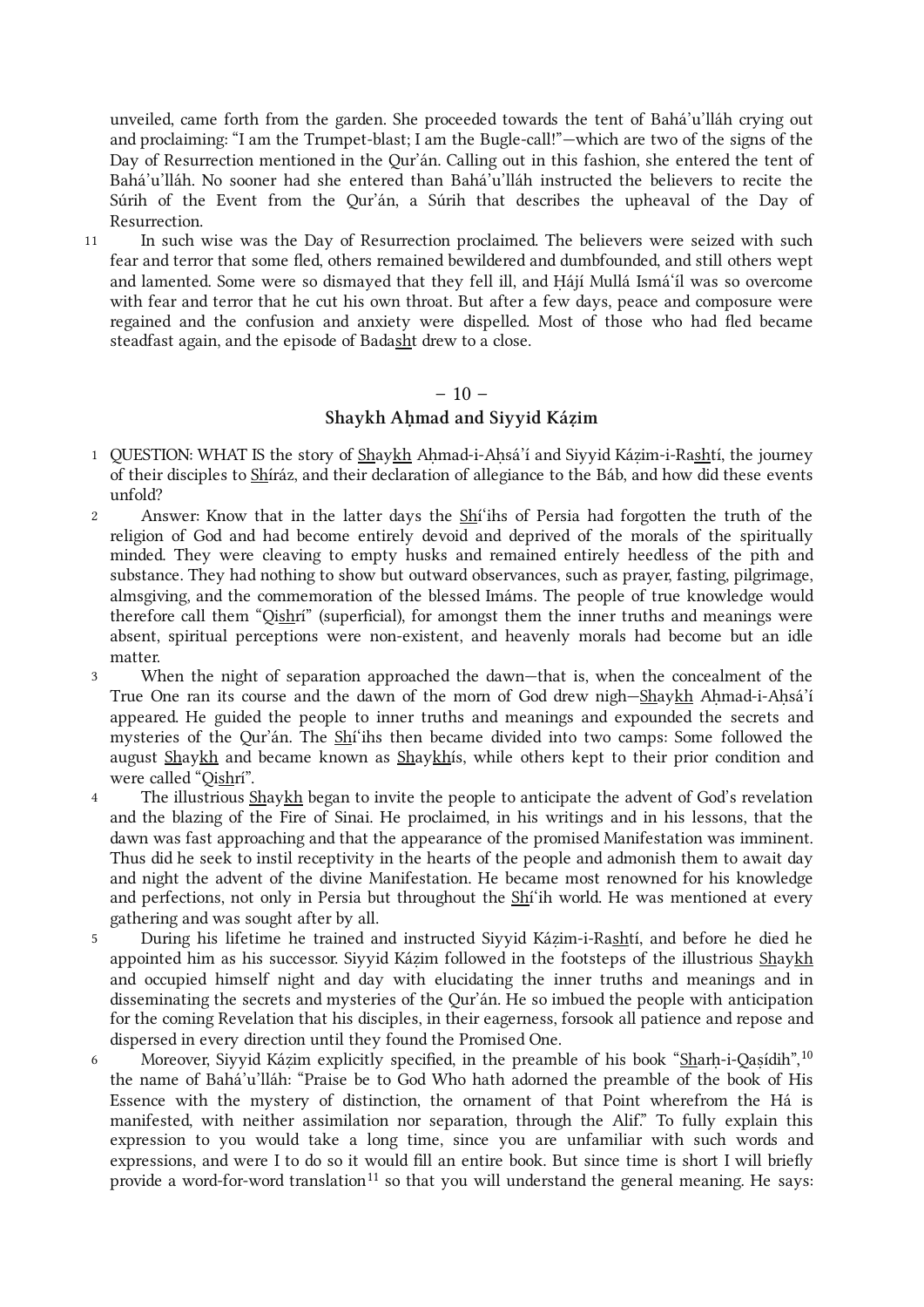Praise be to God who has adorned the book of existence with the mystery of distinction through degrees, for it is through such differences that the world of existence is adorned. If all things were of one kind and there were no distinctions, existence would be imperfect. The realm of God and the realm of creation, the realm above and the realm below, the realm of truth and the realm of illusion: All these distinctions are among the inherent requirements of existence. He then says that the book of existence is adorned with that Point wherefrom the letter Há' appears and the letter Alif is manifested. And in the same book he explains in numerous passages that the Point is the letter Bá'. And when the letters Bá', Há', and Alif are brought together it makes "Bahá."

- <span id="page-7-0"></span>Siyyid Káẓim also spoke of triliterals and quadriliterals. A triliteral is a word comprising three letters, such as "'Alí", and a quadriliteral is a word comprising four, such as "Muḥammad". [12](#page-12-11) When these two are combined it makes "'Alí-Muḥammad", which is the blessed name of the Báb. In numerous passages of the same book he explicitly refers to the Báb and extols Him with boundless laudations and attributes, saying that the mysteries of all that has been and all that shall be are found in Him. He also says that all the inner truths and meanings of the Sacred Scriptures are enfolded and allusively expressed in the verse "Bismi'lláhi'r-Rahmáni'r-Rahím" (In the name of God, the Merciful, the Compassionate), that all the meanings of "Bismi'lláh" (in the name of God) are encapsulated and comprehended in the letter Bá', which is the sum total of all truths and mysteries, and that the Bá' refers to Bahá'u'lláh. 7
- <span id="page-7-1"></span>The late Siyyid had asked the illustrious Shaykh to expound in some way that Hidden Mystery. The Shaykh wrote in reply: "There must needs be a Seat for this Cause and a Place for every Announcement." That is, this Cause upon which we have embarked has a designated Seat and Centre, and every Announcement must be established from a given place, meaning a centre wherein it is realized. Then he said: "I can say no more; I can appoint no time. 'His Cause will be made known after a while (Hín)'."<sup>[13](#page-12-12)</sup> That is, I cannot specify that determined Centre and cannot explicitly say Who He is. Then he cites this verse of the Qur'án: "His Cause will be made known after a while (Ḥín)."<sup>[14](#page-12-13)</sup> The preceding verse is "He, verily, is naught but a Remembrance unto all the worlds." In the Commentary on the Súrih of Joseph, the Báb refers to Himself as "the Remembrance of God". The august Shaykh intimates here that that "Seat and Centre" is "the Remembrance of God", and that the verse "His Cause will be made known after a while (Ḥín)" means that you will grasp whatsoever that intended Centre will announce and proclaim after "Ḥín". Now, according to the abjad reckoning, "Ḥín" is equivalent to sixty-eight and "after Ḥín" is sixty-nine, the year of Bahá'u'lláh's revelation. [15](#page-12-14) The substance of these words is that whatsoever that Remembrance of God will announce and intimate will become clear and manifest in the year after Ḥín, that is, in the year sixty-nine. 8
- As a result of the passionate encouragement of the illustrious Shaykh to anticipate the advent of God and of his assertion of its imminence, and likewise as a result of the utterances of the illustrious Siyyid who night and day proclaimed the approach of that advent—going so far as to instruct his disciples one day to go forth and seek after their Master—Mullá Ḥusayn and some of the Siyyid's other disciples set themselves to the search. And since a tradition had been reported that the Promised One would go to the mosque of Kúfih, they also went to that mosque and stayed there for a time, awaiting His advent. Even the illustrious Siyyid himself, at the close of his life, left Karbilá for a visit to Káẓimayn and Samarra and returned. In the course of his journey to Samarra, and in the village of Musayyib he spoke to his disciples of his own death. When his disciples began to weep and lament, crying out and beseeching him, he asked them: "Would ye not wish that I pass from this world, that your Master may appear?"  $\overline{9}$
- <span id="page-7-2"></span>In brief, our meaning is that these two illustrious souls endowed their followers with the greatest receptivity. That is why after the passing of the late Siyyid his disciples sought with all their might after the Promised Beauty. Mullá Ḥusayn and some of his disciples departed from Iraq, made for Persia, and were taken up with the search till they entered the city of Shíráz. As Mullá Ḥusayn had met the Báb before in Karbilá and knew Him, he became His guest. On the night of the fifth of Jamádíyu'l-Avval,<sup>[16](#page-12-15)</sup> Mullá Ḥusayn was seated in the presence of the Báb, who was preparing the tea. As the Báb was serving the tea, He recited certain verses. Mullá Ḥusayn was amazed and astonished to hear a young man, with no religious education or training in the Arabic 10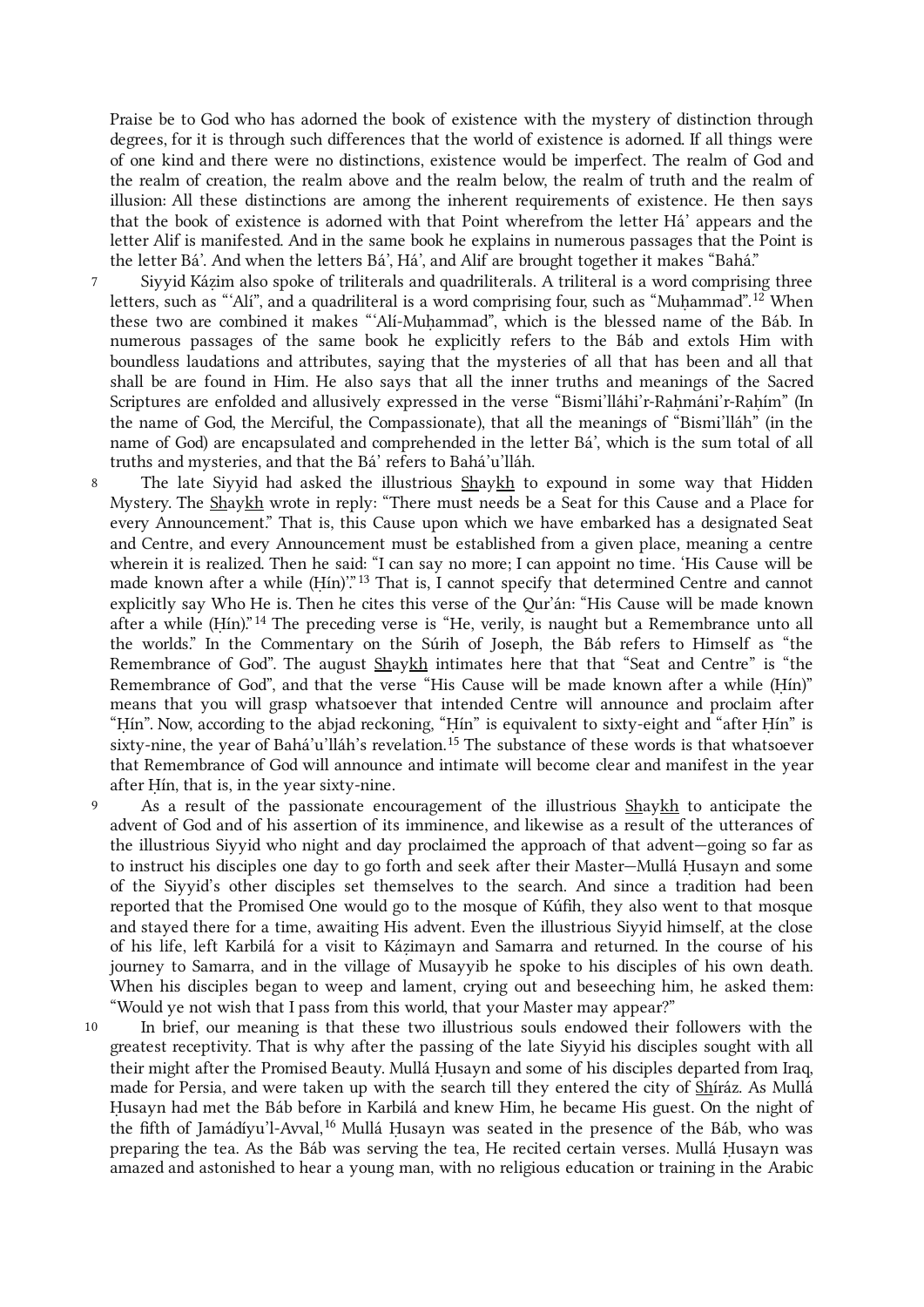tongue, recite verses of the utmost eloquence and power, a feat which he could have never thought possible. This led to his awakening and allegiance. The following day he told his disciples and others that he had found the Object of their search and proceeded to describe and portray Him, but he concealed His identity and did not divulge His name. However, he so extolled His attributes that his disciples and the others were enthralled with this news and with unrelenting thirst continued to search for the life-giving waters. Finally, after a few days, he specified His blessed Name. A great commotion ensued. Seventeen people bore allegiance to Him, and the letter of Ṭáhirih, which was with a certain Mírzá Muḥammad-'Alí, was presented to the Báb. For Ṭáhirih had given him this letter and asked him to present it to the Promised One when once they had found Him. In that letter she had included the following ode, the opening of which reads:

11

The effulgence of Thy face flashed forth,

And the rays of Thy visage arose on high.

<span id="page-8-0"></span>Then speak the word, 'Am I not your Lord?'

And 'Thou art, Thou art!' we will all reply.<sup>[17](#page-12-16)</sup>

Thus Táhirih became the eighteenth believer. The Shí'ihs believed in fourteen immaculate Souls and four Gates. The fourteen immaculate Souls are Muhammad, Fátimih, and the twelve Imáms. The four Gates are the four individuals who succeeded one another as the leaders of the Shí'ihs after the twelfth Imám. Thus these eighteen souls were appointed to match those eighteen —the main intent was the number. The Báb Himself was the nineteenth. Such is the basis of the number nineteen that has been mentioned in all the Books and Tablets of the Báb. The names of the Letters of the Living are as follows: 12

- 1. Mullá Ḥusayn
- 2. Muḥammad-Ḥasan, his brother
- 3. Muḥammad Báqir, his nephew
- 4. Mullá 'Alíy-i-Basṭámí
- 5. Mullá Khudá-Bakhsh-i-Qúchání, later named Mullá 'Alí
- 6. Mullá Ḥasan-i-Bajistání
- 7. Siyyid Ḥusayn-i-Yazdí
- 8. Mírzá Muḥammad Rawḍih-Khán
- 9. Sa'íd-i-Hindí
- 10. Mullá Mahmúd-i-Khu'í
- 11. Mullá Jalíl-i-Urúmí
- 12. Mullá Muḥammad-i-Ibdál-i-Marághi'í
- 13. Mullá Báqir-i-Tabrízí
- 14. Mullá Yúsuf-i-Ardibílí
- 15. Mírzá Hádí, son of Mullá 'Abdu'l-Vahháb-i-Qazvíní
- 16. Mírzá Muḥammad-'Alí-i-Qazvíní
- 17. Ṭáhirih
- 18. Quddús
- The greatness and glory of most of these Letters of the Living resides solely in the fact that they professed their faith at the very beginning. Among them and in terms of importance, a few souls occupy a primary position—Mullá Ḥusayn, Quddús, and Ṭáhirih; a few other blessed souls occupy a secondary position; and the rest are honoured solely for having believed in the very beginning—two of them even, like Judas Iscariot, recanted their faith later. 14
- After the blessed person of the Báb came to light and His fame spread, Mullá Ḥusayn unloosed his tongue and openly taught the Faith, and was charged to go to other provinces and teach. These in short are the events surrounding the declaration of allegiance of Mullá Ḥusayn and the other Letters of the Living. 15

## $-11-$ The Declaration of Bahá'u'lláh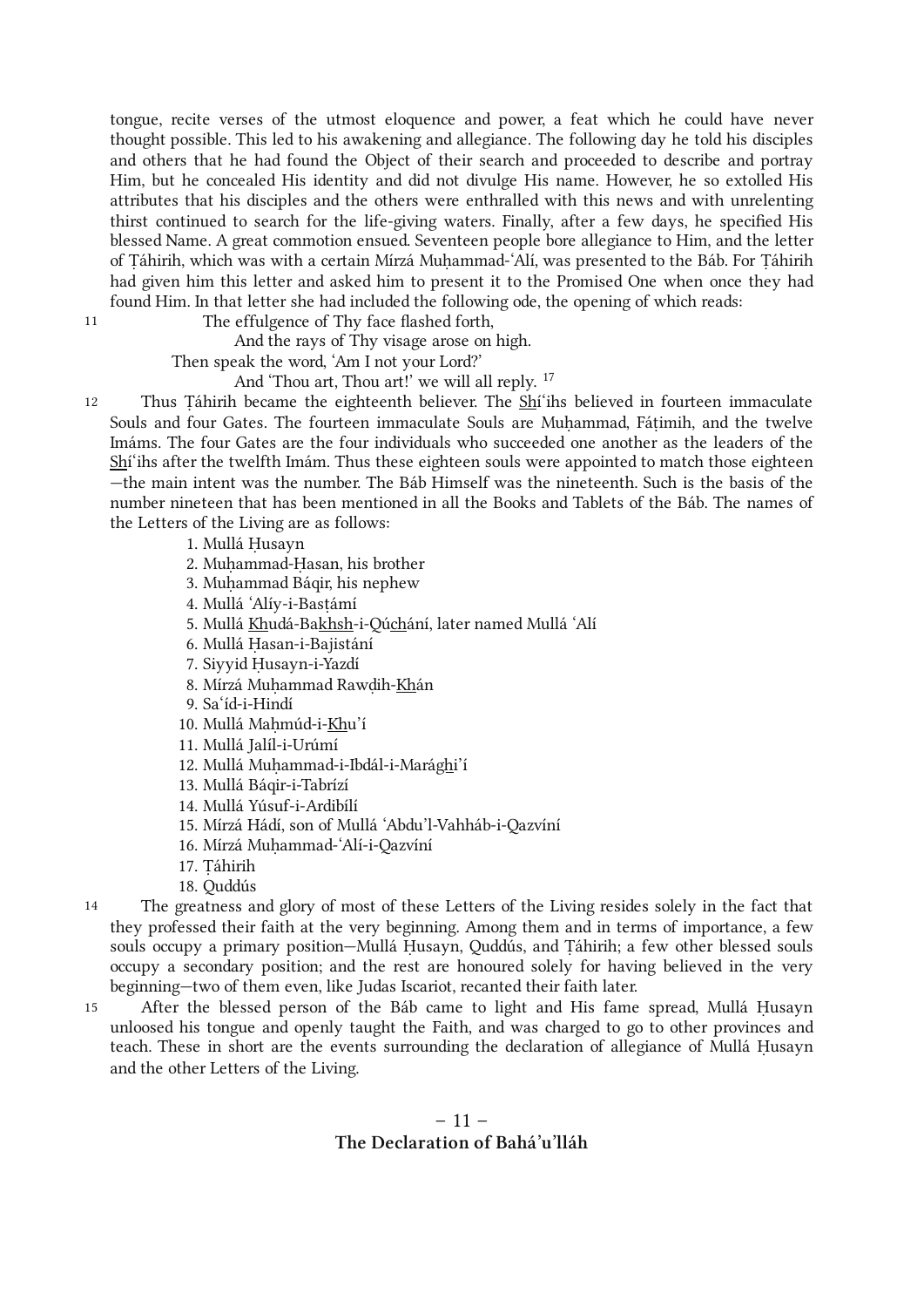- QUESTION: ON WHAT date did the dawning of the Sun of Truth and the advent of the Blessed 1 Beauty take place?
- Answer: From the beginning of His childhood Bahá'u'lláh was possessed of such astonishing qualities, signs, and utterances as to amaze every soul. All the dignitaries of Persia would say: "This youth is wrought of a rare substance", and everyone, even the enemies and the envious, bore witness to His knowledge, grace, wisdom, understanding, intelligence, and perception. Among other things, it was acknowledged by all that He had neither entered a school nor received a religious education. Nonetheless, His knowledge and perfections were well recognized. The learned men of Persia would submit to Him the difficult questions that perplexed their minds, and He would resolve them. To this day, and in spite of their hostility, the dignitaries of Persia bear witness to this matter. 2
- In sum, no one, whether in Persia or even throughout the East, denies Bahá'u'lláh's knowledge, perfection, greatness, and ability. At most they claim that this Man subverted the foundations of the Law of God, that by means of His shrewdness, intelligence, knowledge, wisdom, eloquence, and sagacity He led astray a vast multitude, and that He thus undermined the perspicuous religion of God. But they do not deny His greatness. 3
- Thus, from the very beginning of the Revelation of the Báb, the believers were humble and lowly before Bahá'u'lláh, looked to Him for guidance, and were drawn to Him with a heartfelt attraction. But at Badasht the greatness and majesty of Bahá'u'lláh were manifested to a further degree. There, a number of believers developed a particular devotion and became wholly attracted to Him. Whoever met Him and heard His words would be transformed and enthralled, and could do naught but surrender his will and become aflame with the fire of the love of God. 4
- During His final days in Ṭihrán, prior to the journey to Baghdád, some of the believers, such as Muḥammad Taqí Khán, Sulaymán Khán, Jináb-i-'Aẓím, Mírzá 'Alí-Muḥammad, Mullá 'Abdu'l-Fattáḥ, and Mírzá 'Abdu'l-Vahháb—all of whom were to be later martyred—as well as Mírzá Ḥusayn Kirmání and many other souls, perceived that Bahá'u'lláh occupied a transcendent station and became convinced that He was a Manifestation of God. Bahá'u'lláh had composed an ode from which the fragrance of a heavenly station could be perceived, the opening of which reads: "'Tis from Our rapture that the clouds of realms above are raining down." All the friends would recite that ode with the utmost fervour and attraction, and all accepted its purport—not a soul voiced an objection. That ode was indeed most enthralling. 5
- <span id="page-9-0"></span>The first person who recognized the sublimity and holiness of Bahá'u'lláh and became certain that He would manifest a momentous Cause was Mullá 'Abdu'l-Karím-i-Qazvíní, whom the Báb had named Mírzá Ahmad. He was the intermediary between the Báb and Bahá'u'lláh and was aware of the truth of the matter.<sup>[18](#page-12-17)</sup> 6
- After coming to Baghdád from Persia, Bahá'u'lláh declared to a certain extent the nature of His mission in the ninth year after the appearance of the Báb, and became known among the friends as the appearance of Ḥusayn. For the people of Persia believed that the appearance of the promised Mahdi must be followed by that of Ḥusayn, that is, of Imám Ḥusayn the martyr, to whom they are indeed most attached and bear the greatest allegiance. 7
- Now, in all His Books and Scriptures, the Báb heralded that which was to transpire in the year nine. Among them, there abound expressions such as: "In the year nine ye shall attain unto all good." And such statements as "In the year nine ye shall …", and "Then ye shall …", and "Then ye shall …" are numerous. Likewise, He says: "Wait thou until nine will have elapsed from the time of the Bayán. Then exclaim: 'Blessed, therefore, be God …'" In sum, the tidings of the Báb regarding the year nine are such as to defy all description. Nevertheless certain souls faltered, among them Mírzá Yaḥyá, Siyyid Muḥammad-i-Iṣfahání, and a few others. The Sermon of Salutations (Khutbiy-i-Salavát) was revealed in the year nine, and likewise the commentary on the verse of the Qur'án "All food was allowed to the children of Israel except what Israel forbade itself" (Lawḥ-i-Kullu'ṭ-Ṭa'ám) issued forth in that same year. 8
- Perceiving the covert rebellion of Mírzá Yahyá and others, Bahá'u'lláh journeyed alone to Sulaymáníyyih and was absent for two years. During that time, Mírzá Yahyá was acting with utmost caution behind a veil of concealment and, fearing the attention of the General Consul of 9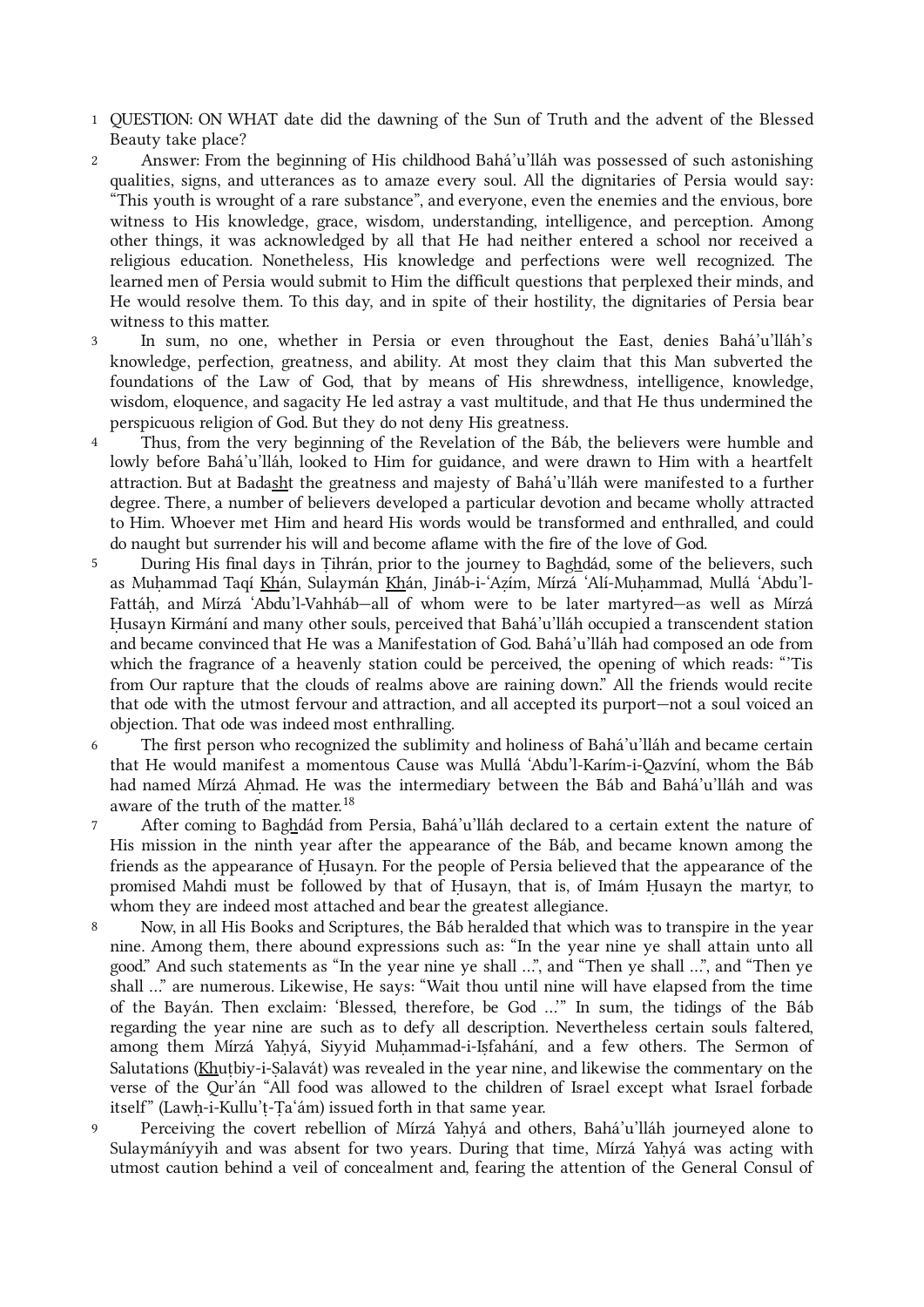Persia in Baghdád, disguised himself, took the name of Ḥájí 'Alí, and engaged in selling shoes and plaster in Baṣrah and in Súqu'sh-Shuyúkh in the vicinity of Baghdád. The Cause became entirely quiescent, the Call ceased to be heard, and all name and trace thereof well-nigh vanished.

- During His sojourn in Sulaymáníyyih, Bahá'u'lláh penned a number of works, among them certain prayers of which copies are still extant, and certain epistles on mystical wayfaring addressed to the doctors and the learned men of Islam, which are likewise still extant. In those epistles certain teachings are expounded, among them words to this effect: "Were it not contrary to the perspicuous Law of God, I would have given my would-be murderer to be my heir. But what am I to do—I have no worldly possessions, nor hath it been thus decreed by His sovereign will." 10
- In any event, all the doctors and learned men of Sulaymáníyyih attested to the knowledge, attainments, and perfections of Bahá'u'lláh and developed an affection for His person; that is, they would say that this Man was unique and ranked among the chosen ones of God. 11
- When Bahá'u'lláh returned from Sulaymáníyyih, He illumined Baghdád with His light: The call of God was raised anew and a tumult arose in Persia. In Baghdád Bahá'u'lláh stood firm before all peoples. The government of Persia was extremely hostile in those days, and all were seeking by every means to cause Him suffering and to bring Him to harm. At last the Persian government, having grown alarmed at His influence, said: "Baghdád is close to Persia and is a place of passage for the Persians. Thus, in order to put out this fire Bahá'u'lláh must be banished to a distant land." The Persian government then petitioned the Ottoman government, and Bahá'u'lláh was as a result transferred with all due honour out of Baghdád. Leaving the city, Bahá'u'lláh went to the garden of Najíb Páshá and resided there for twelve days. During that time many people, both high and low, and even the Governor and a number of other officials, attained His blessed presence. These are the twelve days of Riḍván. 12
- In any event, it was by means of hints and allusions that Bahá'u'lláh first declared His mission during those twelve days. Certain among the friends grasped His intent, but others did not fully understand. At last Bahá'u'lláh came to Constantinople and the Súrih of pilgrimage was revealed, wherein the instruction is given to circumambulate the House of Baghdád. In that Súrih the Cause is openly manifest, but the phrase "He Whom God shall make manifest" does not appear. 13
- Subsequently, the Persian government caused Bahá'u'lláh to be further banished to Adrianople. From there numerous Tablets were revealed day and night to the effect that "Since We have been expelled from our homeland and banished from Baghdád to a remote place, that the fire of the love of God might be quenched, the lamp of guidance extinguished, the banner of God hauled down, and the call of the True One silenced, We have therefore chosen to fully reveal the Cause, manifest the proof, raise the call, and hoist the banner of the Cause of God, that all may see that this persecution, enmity, banishment, and exile has only deepened the influence of the Word of God, that the fame of the Cause has been noised abroad, and that the tidings of the advent of the Kingdom of God have reached unto both East and West." This universal declaration took place in the year 1280. All the friends, with the exception of Yahyá and a few of his followers, became firm and devoted believers, and from Adrianople Tablets would ceaselessly flow to Persia. 14
- This is an account, in summary form, of the Declaration of Bahá'u'lláh. 15

# $-12-$ Christ and Bahá'u'lláh

- 1 Some have asserted that, while mighty signs and marvellous deeds have appeared from Bahá'u'lláh, through which His greatness shines forth as resplendent as the sun, yet the Revelation of Christ is superior to and incommensurate with His.
- Indeed the signs of greatness in Christ are beyond the ken of mortal mind and the grasp of human imagination. And indeed we are most humble and lowly before His sweet and beauteous countenance, and we love Him with all our heart and soul; nay, should it be called for and should divine confirmations assist us, we would readily lay down our lives for His sake. For we regard  $\mathfrak{2}$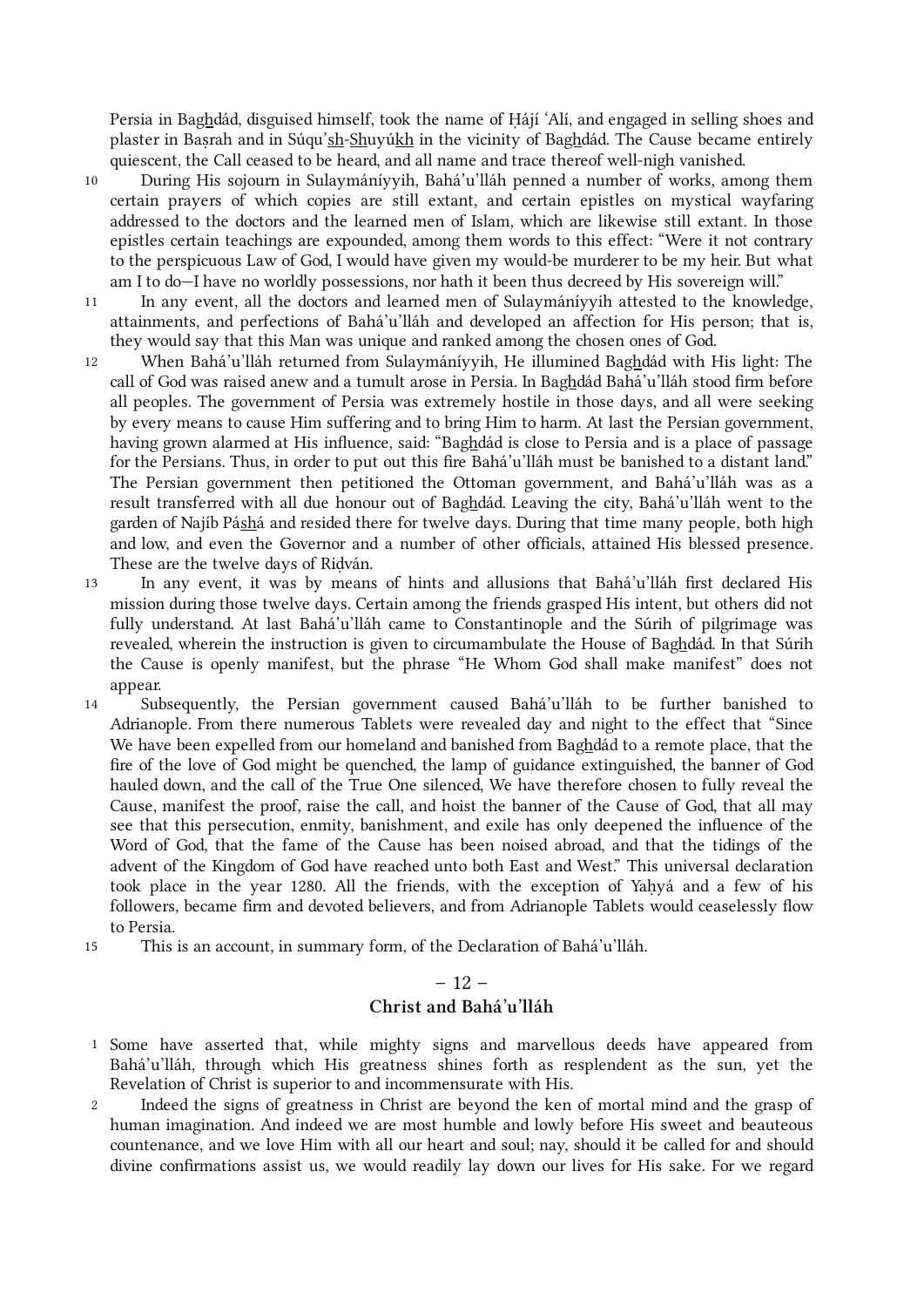Him in the light of true greatness and bear allegiance to His truth. But should attention be drawn to this assertion, we will, in all sincerity and love, reply to their objection in the following manner.

3

Christ was raised among the people of Israel, who lived under Roman rule. Now, in those days the Romans were world-renowned for their attainments in every field of human civilization, and so it would not be a cause of great wonder if an eloquent utterance or a novel teaching were to issue from Christ. Bahá'u'lláh, by contrast, appeared in Persia, where useful sciences were entirely lacking, except insofar as religious laws and theological studies were concerned. And thus the appearance of these divine teachings, of these mighty and momentous signs, from such an individual and in such a land, is indeed cause for wonder.

- Moreover, the words and verses of Christ, when taken altogether, would comprise at most ten pages, whereas if the verses of Bahá'u'lláh were gathered together from beginning to end, they would fill several trunks. Aside from this, the utterances of Christ in the Gospel are solely concerned with spiritual admonitions and with the improvement and rectification of human character, whereas the Writings of Bahá'u'lláh encompass manifold expressions of wisdom and inner meaning, realities and sciences, counsels and admonitions, and explanations and exegeses of the Sacred Scriptures of old. 4
- At the time of His ascension, Christ had raised up twelve men and four women. There were to be sure a few others beside these, but they had not reached the station of certitude. And among these twelve men, one became His sworn enemy: Judas Iscariot, who, notwithstanding his position as the chief of the Apostles, arose to have Him killed. The most prominent among the remaining eleven was Peter, and even he failed to stand firm in the face of trials, since, according to the explicit text of the Gospel, he thrice denied Christ at the hour of His martyrdom, to the point of entirely recanting his faith in the last instance. It was only after the cock crowed that he was reawakened and made contrite and repentant. Whereas from the inception of this Cause to the present day, perhaps close to twenty thousand men, women, and children have offered up their lives in the path of God. Many of them, under the threat of the sword, raised the cry of "Yá Bahá'u'l-Abhá!" Many were told that, if they publicly recanted their faith, they would keep both their lives and their possessions, and yet they answered with the cry of "Yá Bahá'u'l-Abhá!" Thus, at the time of Bahá'u'lláh's ascension, more than two hundred thousand souls had taken shelter beneath His blessed shadow and had attained the station of certitude. The renown of Christ did not even reach, in His own lifetime, Assyria, Chaldea, Asia Minor, or the regions of Syria, whereas Bahá'u'lláh's renown, in His own lifetime, had spread throughout East and West. 5
- <span id="page-11-0"></span>Christ was not widely known among the people—most would not recognize Him—and He would travel from village to village and from wilderness to wilderness; and so it was that when they set out to arrest Him they knew not where to find Him or how to recognize Him. Judas Iscariot came to them and said: "I will show Him to you." They said: "When we enter that place, how will we know who is Christ?" Judas said: "The one whom I will kiss is Christ." Bahá'u'lláh, however, was standing visibly and openly before His foes, was known to all, and withstood the onslaught of a mighty nation. The enemy arrayed against Christ was the feeble Jewish nation which suffered under Roman rule and which, like the present-day Jews of Tiberias and Safed, was a subjugated people. Bahá'u'lláh's enemies, however, were the adherents of one of the most powerful nations of the world. When Christ was taken before the court, He was asked: "Art thou the King of the Jews?" And He replied in all meekness: "Thou sayest it."<sup>[19](#page-12-18)</sup> But, in the great assemblage of Țihrán, the voice of Bahá'u'lláh was raised in address to the highest heaven. $^{20}$  $^{20}$  $^{20}$ 6
- This is the truth of the matter. Consider it and ask the deniers to judge with fairness, to forsake blind prejudice, and to apprehend the truth by inference from the Sacred Scriptures. For instance, were you to tell the Christian clergy today that Christ was not known to the people during His own lifetime, they would be most astonished and deny it—whereas it is explicitly recorded in the Gospel that Judas Iscariot accepted what indeed was a paltry sum to reveal the whereabouts of Christ, and that since none among the crowd could recognize Him, he said that whoever he would kiss was Christ and was to be arrested. And so it came to pass. 7